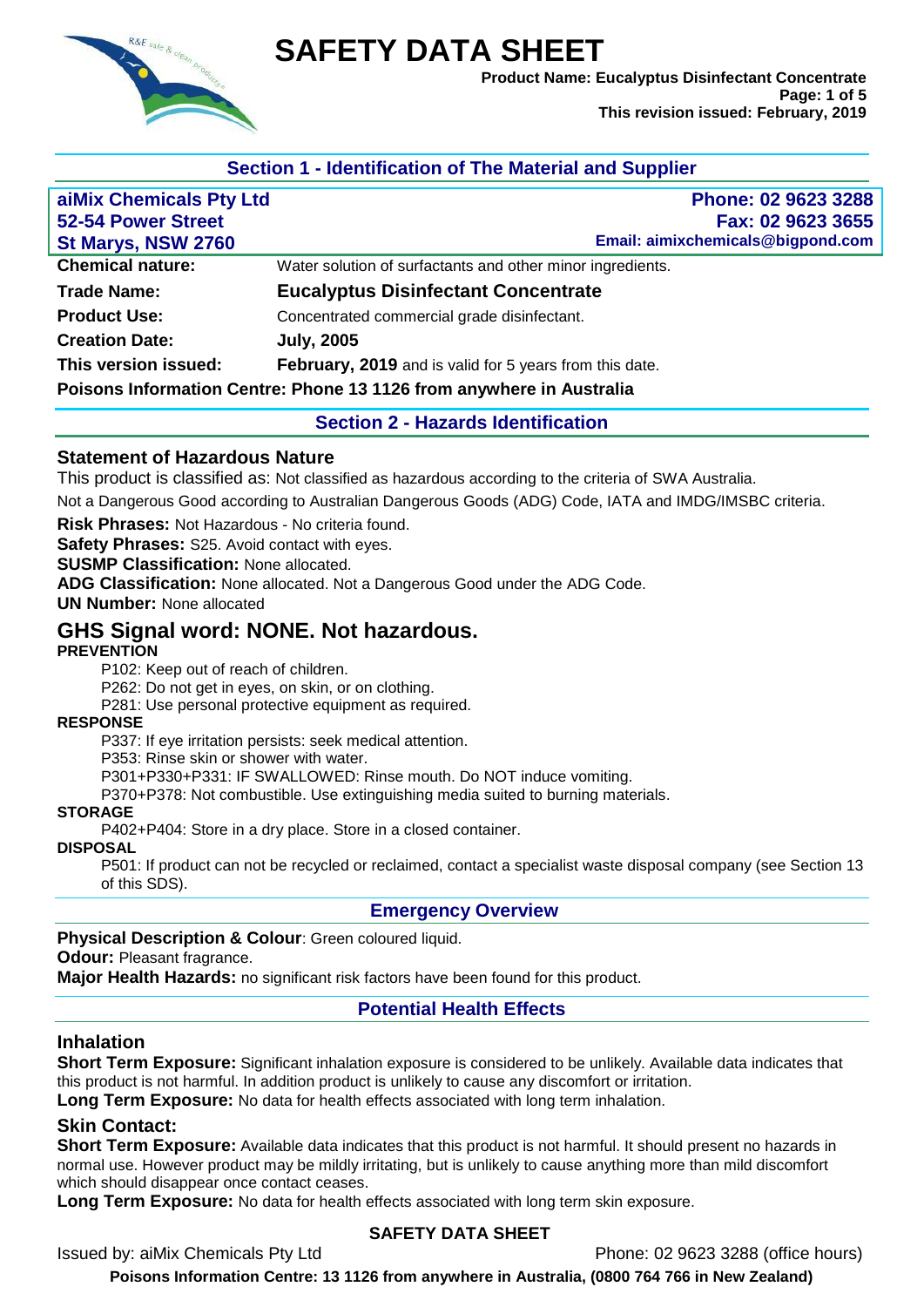# **Eye Contact:**

**Short Term Exposure:** Exposure via eyes is considered to be unlikely. This product is believed to be mildly irritating, to eyes, but is unlikely to cause anything more than mild transient discomfort.

**Long Term Exposure:** No data for health effects associated with long term eye exposure.

## **Ingestion:**

**Short Term Exposure:** Significant oral exposure is considered to be unlikely. However, this product may be irritating to mucous membranes but is unlikely to cause anything more than transient discomfort. **Long Term Exposure:** No data for health effects associated with long term ingestion.

### **Carcinogen Status:**

**SWA:** No significant ingredient is classified as carcinogenic by SWA.

**NTP:** No significant ingredient is classified as carcinogenic by NTP.

**IARC:** No significant ingredient is classified as carcinogenic by IARC.

# **Section 3 - Composition/Information on Ingredients**

| Ingredients                           | <b>CAS No</b>  | Conc.% | TWA $(mg/m^3)$ STEL $(mg/m^3)$ |         |
|---------------------------------------|----------------|--------|--------------------------------|---------|
| Alkylbenzyldimethyl ammonium chloride | 68424-85-1 1-5 |        | not set                        | not set |
| Other non hazardous ingredients       | secret         | 1-5    | not set                        | not set |
| Water                                 | 7732-18-5      | to 100 | not set                        | not set |

This is a commercial product whose exact ratio of components may vary slightly. Minor quantities of other non hazardous ingredients are also possible.

The TWA exposure value is the average airborne concentration of a particular substance when calculated over a normal 8 hour working day for a 5 day working week. The STEL (Short Term Exposure Limit) is an exposure value that should not be exceeded for more than 15 minutes and should not be repeated for more than 4 times per day. There should be at least 60 minutes between successive exposures at the STEL. The term "peak "is used when the TWA limit, because of the rapid action of the substance, should never be exceeded, even briefly.

# **Section 4 - First Aid Measures**

### **General Information:**

You should call The Poisons Information Centre if you feel that you may have been poisoned, burned or irritated by this product. The number is 13 1126 from anywhere in Australia (0800 764 766 in New Zealand) and is available at all times. Have this SDS with you when you call.

**Inhalation:** First aid is not generally required. If in doubt, contact a Poisons Information Centre or a doctor.

**Skin Contact:** Irritation is unlikely. However, if irritation does occur, flush with lukewarm, gently flowing water for 5 minutes or until chemical is removed.

**Eye Contact:** Immediately flush the contaminated eye(s) with lukewarm, gently flowing water for 5 minutes or until the product is removed, while holding the eyelid(s) open. Obtain medical advice immediately if irritation occurs. **Ingestion:** If product is swallowed or gets in mouth, wash mouth with water and give some water to drink. If symptoms develop, or if in doubt contact a Poisons Information Centre or a doctor.

**Section 5 - Fire Fighting Measures**

**Fire and Explosion Hazards**: There is no risk of an explosion from this product under normal circumstances if it is involved in a fire.

Only small quantities of decomposition products are expected from this products at temperatures normally achieved in a fire. This will only occur after heating to dryness.

Fire decomposition products from this product are not expected to be hazardous or harmful.

**Extinguishing Media:** Not Combustible. Use extinguishing media suited to burning materials.

**Fire Fighting:** If a significant quantity of this product is involved in a fire, call the fire brigade.

| Flash point:                     | Does not burn.                  |
|----------------------------------|---------------------------------|
| <b>Upper Flammability Limit:</b> | Does not burn.                  |
| <b>Lower Flammability Limit:</b> | Does not burn.                  |
| <b>Autoignition temperature:</b> | Not applicable - does not burn. |
| <b>Flammability Class:</b>       | Does not burn.                  |
|                                  |                                 |

# **Section 6 - Accidental Release Measures**

**Accidental release:** Minor spills do not normally need any special cleanup measures. In the event of a major spill, prevent spillage from entering drains or water courses. As a minimum, wear overalls, goggles and gloves. Suitable materials for protective clothing include rubber, PVC. Eye/face protective equipment should comprise as a minimum,

# **SAFETY DATA SHEET**

Issued by: aiMix Chemicals Pty Ltd Phone: 02 9623 3288 (office hours)

**Poisons Information Centre: 13 1126 from anywhere in Australia, (0800 764 766 in New Zealand)**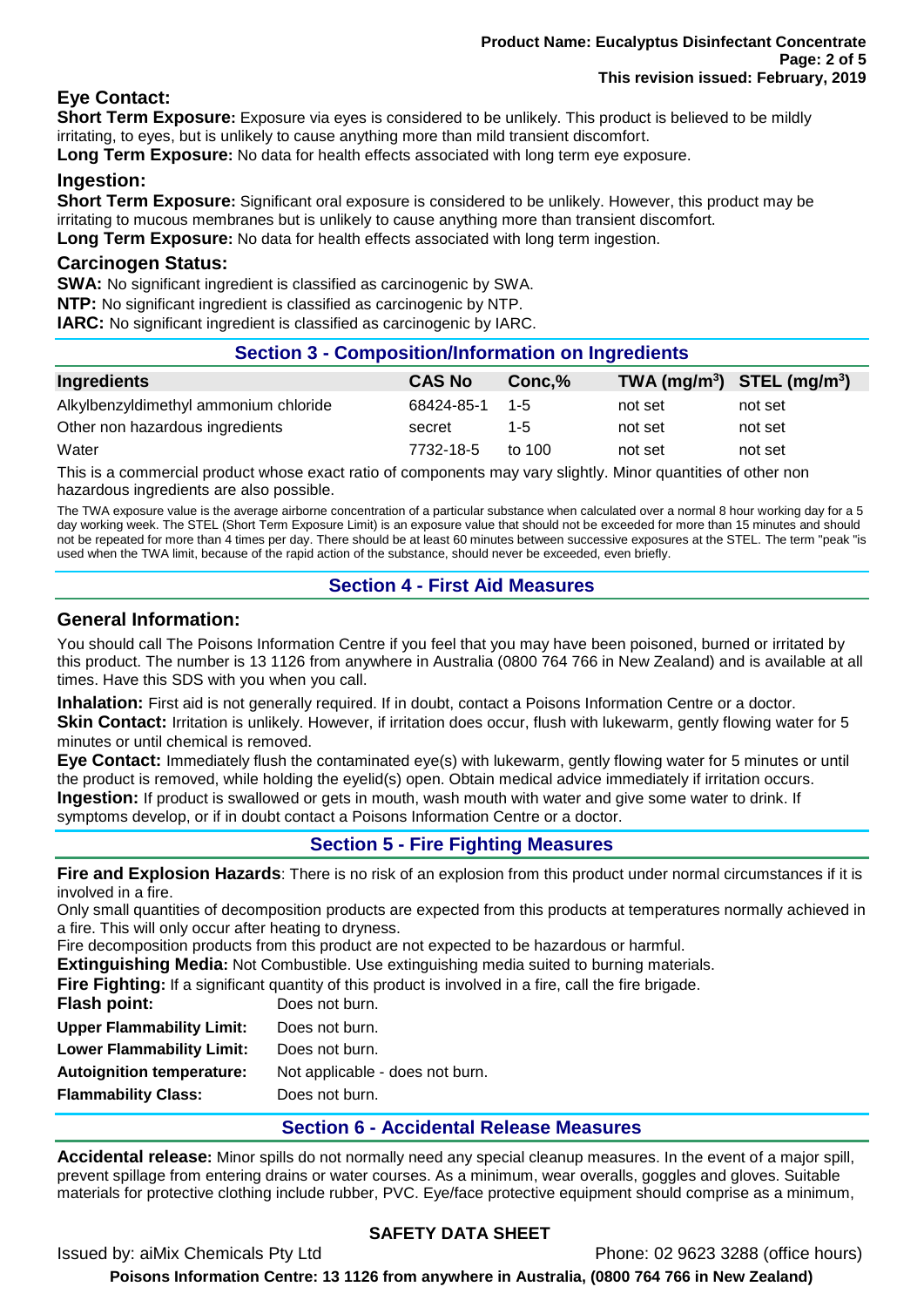#### **Product Name: Eucalyptus Disinfectant Concentrate Page: 3 of 5 This revision issued: February, 2019**

protective glasses and, preferably, goggles. If there is a significant chance that vapours or mists are likely to build up in the cleanup area, we recommend that you use a respirator. Usually, no respirator is necessary when using this product. However, if you have any doubts consult the Australian Standard mentioned below (section 8). Stop leak if safe to do so, and contain spill. Absorb onto sand, vermiculite or other suitable absorbent material. If spill is too large or if absorbent material is not available, try to create a dike to stop material spreading or going into drains or waterways. Sweep up and shovel or collect recoverable product into labelled containers for recycling or salvage, and dispose of promptly. Recycle containers wherever possible after careful cleaning. After spills, wash area preventing runoff from entering drains. If a significant quantity of material enters drains, advise emergency services. This material may be suitable for approved landfill. Ensure legality of disposal by consulting regulations prior to disposal. Thoroughly launder protective clothing before storage or re-use. Advise laundry of nature of contamination when sending contaminated clothing to laundry.

# **Section 7 - Handling and Storage**

**Handling:** Keep exposure to this product to a minimum, and minimise the quantities kept in work areas. Check Section 8 of this SDS for details of personal protective measures, and make sure that those measures are followed. The measures detailed below under "Storage" should be followed during handling in order to minimise risks to persons using the product in the workplace. Also, avoid contact or contamination of product with incompatible materials listed in Section 10.

**Storage:** Make sure that the product does not come into contact with substances listed under "Incompatibilities" in Section 10. Check packaging - there may be further storage instructions on the label.

# **Section 8 - Exposure Controls and Personal Protection**

The following Australian Standards will provide general advice regarding safety clothing and equipment:

Respiratory equipment: **AS/NZS 1715**, Protective Gloves: **AS 2161**, Occupational Protective Clothing: AS/NZS 4501 set 2008, Industrial Eye Protection: **AS1336** and **AS/NZS 1337**, Occupational Protective Footwear: **AS/NZS2210**.

### **SWA Exposure Limits TWA (mg/m<sup>3</sup>**

# **) STEL (mg/m<sup>3</sup> )**

Exposure limits have not been established by SWA for any of the significant ingredients in this product.

No special equipment is usually needed when occasionally handling small quantities. The following instructions are for bulk handling or where regular exposure in an occupational setting occurs without proper containment systems. **Ventilation:** No special ventilation requirements are normally necessary for this product. However make sure that the work environment remains clean and that vapours and mists are minimised.

**Eye Protection:** Eye protection such as protective glasses or goggles is recommended when this product is being used.

**Skin Protection:** The information at hand indicates that this product is not harmful and that normally no special skin protection is necessary. However, we suggest that you routinely avoid contact with all chemical products and that you wear suitable gloves (preferably elbow-length) when skin contact is likely.

**Protective Material Types:** There is no specific recommendation for any particular protective material type. **Respirator:** Usually, no respirator is necessary when using this product. However, if you have any doubts consult the Australian Standard mentioned above.

# **Section 9 - Physical and Chemical Properties:**

| <b>Physical Description &amp; colour:</b><br>Odour:<br><b>Boiling Point:</b> | Green coloured liquid.<br>Pleasant fragrance.<br>Approximately 100°C at 100kPa. |
|------------------------------------------------------------------------------|---------------------------------------------------------------------------------|
| <b>Freezing/Melting Point:</b>                                               | Approximately 0°C.                                                              |
| <b>Volatiles:</b>                                                            | Water component.                                                                |
| <b>Vapour Pressure:</b>                                                      | 2.37 kPa at 20°C (water vapour pressure).                                       |
| <b>Vapour Density:</b>                                                       | No data.                                                                        |
| <b>Specific Gravity:</b>                                                     | 1.0 approx                                                                      |
| <b>Water Solubility:</b>                                                     | Completely soluble in water.                                                    |
| pH:                                                                          | Neutral.                                                                        |
| <b>Volatility:</b>                                                           | No data.                                                                        |
| <b>Odour Threshold:</b>                                                      | No data.                                                                        |
| <b>Evaporation Rate:</b>                                                     | No data.                                                                        |
| <b>Coeff Oil/water Distribution:</b>                                         | No data                                                                         |
| <b>Autoignition temp:</b>                                                    | Not applicable - does not burn.                                                 |

# **SAFETY DATA SHEET**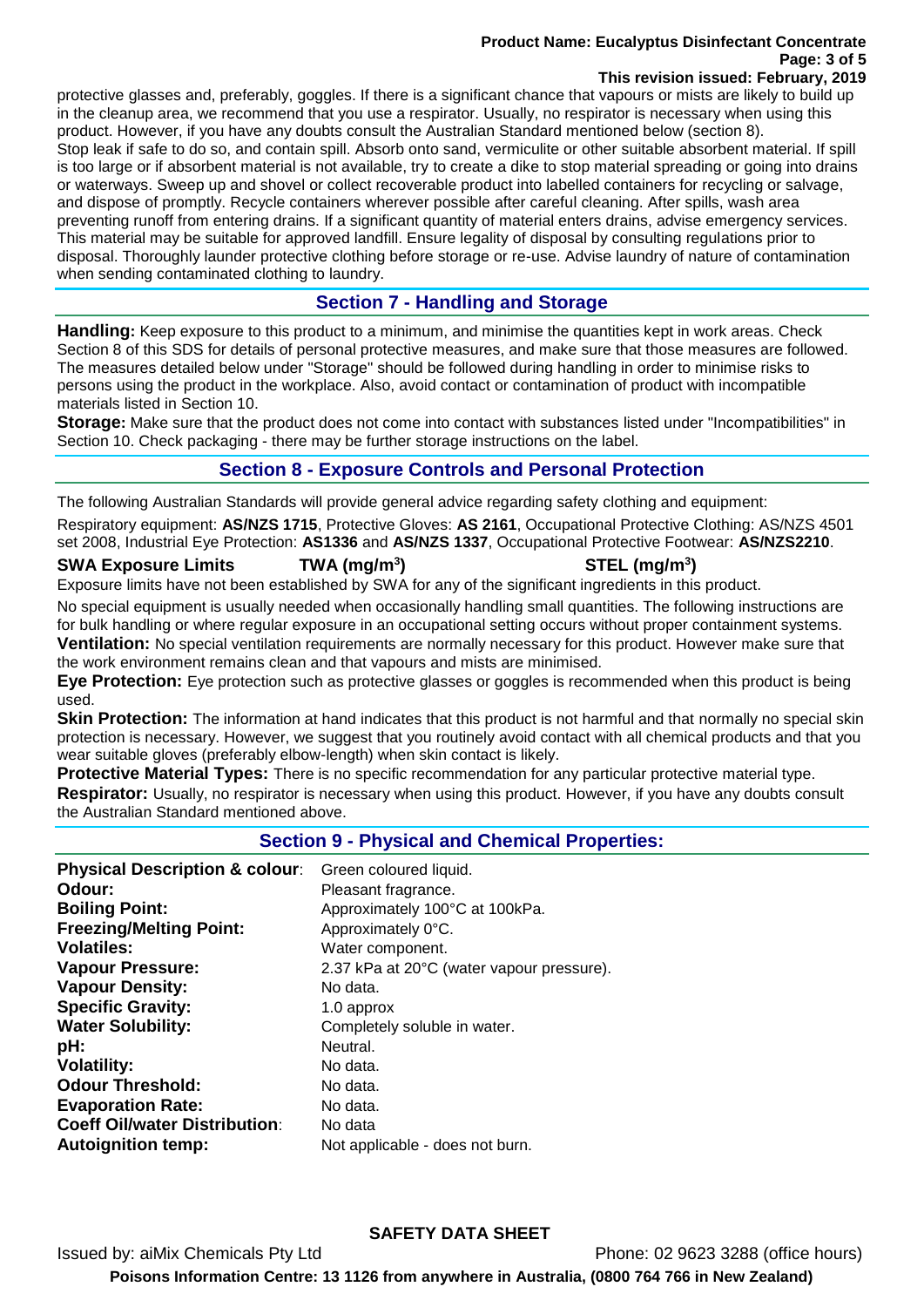## **Section 10 - Stability and Reactivity**

**Reactivity:** This product is unlikely to react or decompose under normal storage conditions. However, if you have any doubts, contact the supplier for advice on shelf life properties.

**Conditions to Avoid:** None known.

**Incompatibilities:** No particular Incompatibilities.

**Fire Decomposition:** Only small quantities of decomposition products are expected from this products at temperatures normally achieved in a fire. This will only occur after heating to dryness. Carbon dioxide, and if combustion is incomplete, carbon monoxide and smoke. Nitrogen and its compounds, and under some circumstances, oxides of nitrogen. Occasionally hydrogen cyanide gas. Hydrogen chloride gas, other compounds of chlorine. Water. Carbon monoxide poisoning produces headache, weakness, nausea, dizziness, confusion, dimness of vision, disturbance of judgment, and unconsciousness followed by coma and death.

**Polymerisation:** This product will not undergo polymerisation reactions.

### **Section 11 - Toxicological Information**

**Local Effects: Target Organs:** None known

#### **Classification of Hazardous Ingredients**

Ingredient **Risk Phrases** 

No ingredient mentioned in the HSIS database is present in this product at hazardous concentrations.

#### **Section 12 - Ecological Information**

Insufficient data to be sure of status.

### **Section 13 - Disposal Considerations**

**Disposal:** Containers should be emptied as completely as practical before disposal. If possible, recycle containers either in-house or send to recycle company. If this is not practical, send to a commercial waste disposal site. This product should be suitable for landfill. However, check with local Waste Disposal Authority before sending there. Note that product properties may have been changed in use, significantly altering it's suitability for landfill. Please do NOT dispose into sewers or waterways.

#### **Section 14 - Transport Information**

**UN Number:** This product is not classified as a Dangerous Good by ADG, IATA or IMDG/IMSBC criteria. No special transport conditions are necessary unless required by other regulations.

#### **Section 15 - Regulatory Information**

**AICS:** All of the significant ingredients in this product are compliant with NICNAS regulations.

#### **Section 16 - Other Information**

**This SDS contains only safety-related information. For other data see product literature.**

| Acronyms:                                                                                                 |                                                                                                                        |  |
|-----------------------------------------------------------------------------------------------------------|------------------------------------------------------------------------------------------------------------------------|--|
| <b>ADG Code</b>                                                                                           | Australian Code for the Transport of Dangerous Goods by Road and Rail, 7th Edition                                     |  |
| <b>AICS</b>                                                                                               | Australian Inventory of Chemical Substances                                                                            |  |
| <b>CAS Number</b>                                                                                         | <b>Chemical Abstracts Service Registry Number</b>                                                                      |  |
| <b>Hazchem Code</b>                                                                                       | Emergency action code of numbers and letters that provide information to emergency<br>services especially firefighters |  |
| <b>IARC</b>                                                                                               | International Agency for Research on Cancer                                                                            |  |
| <b>SWA</b>                                                                                                | Safe Work Australia, formerly ASCC and NOHSC                                                                           |  |
| <b>NOS</b>                                                                                                | Not otherwise specified                                                                                                |  |
| <b>NTP</b>                                                                                                | National Toxicology Program (USA)                                                                                      |  |
| <b>R-Phrase</b>                                                                                           | <b>Risk Phrase</b>                                                                                                     |  |
| <b>SUSMP</b>                                                                                              | Standard for the Uniform Scheduling of Medicines & Poisons                                                             |  |
| <b>UN Number</b>                                                                                          | <b>United Nations Number</b>                                                                                           |  |
| THIS SDS SUMMARISES OUR BEST KNOWLEDGE OF THE HEALTH AND SAFETY HAZARD INFORMATION OF THE PRODUCT AND HOW |                                                                                                                        |  |

TO SAFELY HANDLE AND USE THE PRODUCT IN THE WORKPLACE. EACH USER MUST REVIEW THIS SDS IN THE CONTEXT OF HOW THE PRODUCT WILL BE HANDLED AND USED IN THE WORKPLACE.

# **SAFETY DATA SHEET**

Issued by: aiMix Chemicals Pty Ltd Phone: 02 9623 3288 (office hours) **Poisons Information Centre: 13 1126 from anywhere in Australia, (0800 764 766 in New Zealand)**